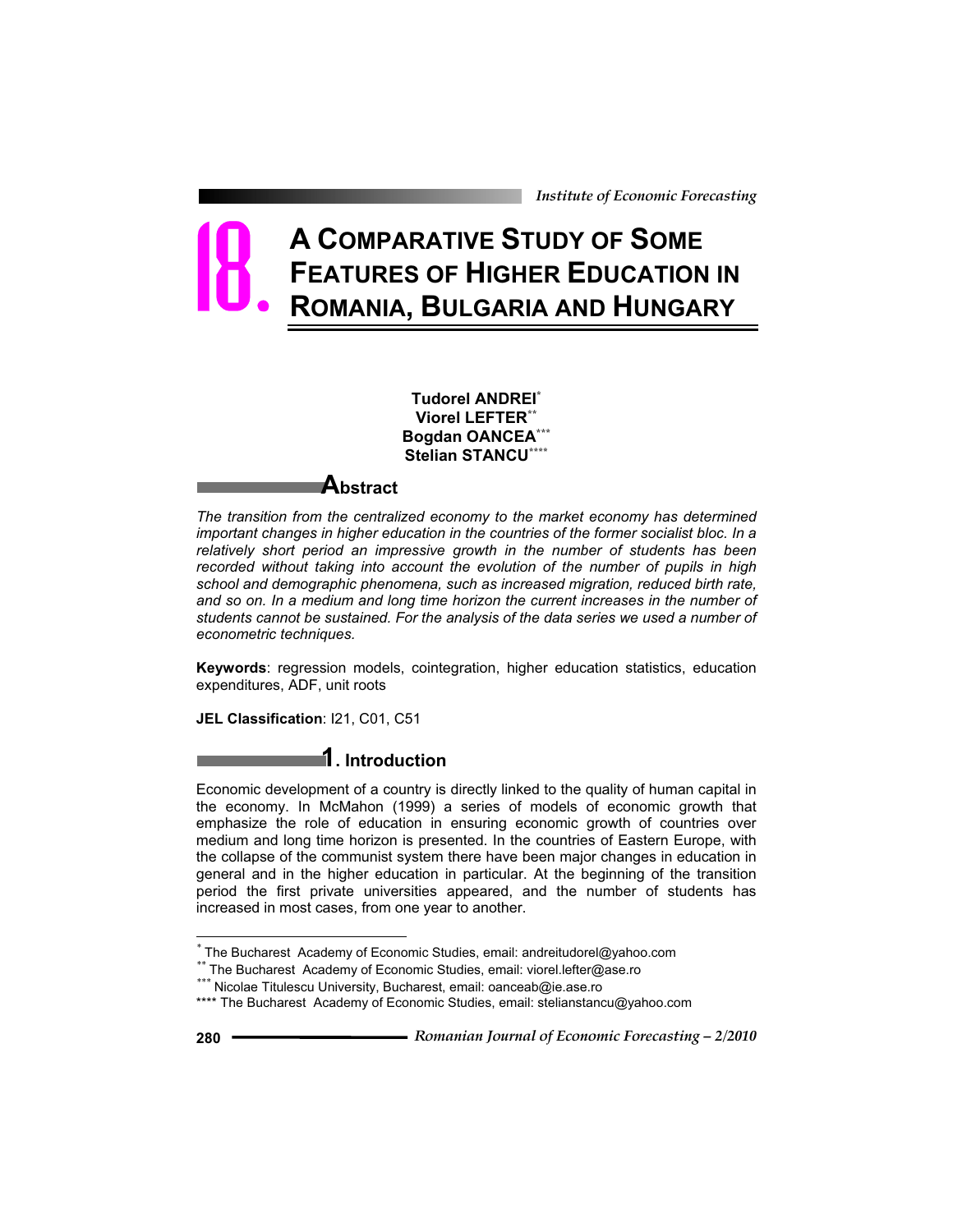#### *A Comparative Study of Some Features of Higher Education*

The paper aims to identify some characteristics of some important developments in higher education in Romania comparing the results with those obtained in Bulgaria and Hungary. In the economic literature one can find a series of works that aim to verify the extent to which Wagner's law is valid at the level of some countries. According to this law, a trend of faster growth of the public expenditures in relation to increase in the activity of economy for the industrialized countries is emphasized. We can mention a series of classical papers that approach this problem: Gupta (1967), Peacock (1967), Pryor (1968), Goffman (1968), Tarschys (1975), Mann (1980), etc. The development of cointegration econometric techniques by Granger and Engle, Granger causality, etc., has resulted in the emergence of new studies in this field: Demirbas (1999), Murthi (1993), Ahsan (1996), Halicioglu (2003), Sari (2006), Akitoby (2006), etc.

The strategies used for analyzing the characteristics of evolution of higher education and for testing the validity of the Wagner law are based on the estimate of parameters of regression models or ECM models using data series for a single country or several countries (cross-sectional data sets).

For Wagner's law, contradictory results have been obtained for a number of countries in various papers. Ahsan (1996) shows that the potential factors that determine an inconsistency of results and the differences between different authors are: the data series, seen through the covered period and their contents; the econometric procedures used, including the specification of the model, the tests and the influence of variables omitted from the model.

In a simple version, Wagner's Law assumes positively correlated total activity in the economy and government involvement. In the economic literature there are numerous empirical studies which confirm or not for certain countries and for certain periods the validity of this law. Initial application of econometric methods for validation of this law was originally designed using total government spending. Yet there are many cases where verifying the validity of this law is also conducted on disaggregated government expenditures. We mention the case study of Chletsos (1997) made for Greece for the period 1958-93. In this case, using disaggregated government expenditures the author confirmed the validity of this law only for military spending, but not for other expenditure, for example on education or health. For Romania, Andrei (2010) confirms the same result for the Romanian military spending and for other developed countries.

In this work, the authors try to verify to what extent the Wagner's law can be applied for the educational expenditures of Romania - a country that registered an unprecedented expansion of higher education.

There is a number of studies for the analysis of relevant issues related to higher education in Romania. We can mention the study by Korka (2010) that highlights some characteristics of the higher education in Romania during transition. There are a number of works for characterization of some aspects of the nonacademic behavior in higher education institutions or in other public institutions. Several interesting results are presented in Teodorescu (2009) and Andrei (2009). The paper is organized in four sections. Section 2 presents the methodology and data series used to identify characteristics of higher education in Romania, as compared to some countries in Eastern Europe (Bulgaria and Hungary). In section 3, by exploiting the series of data,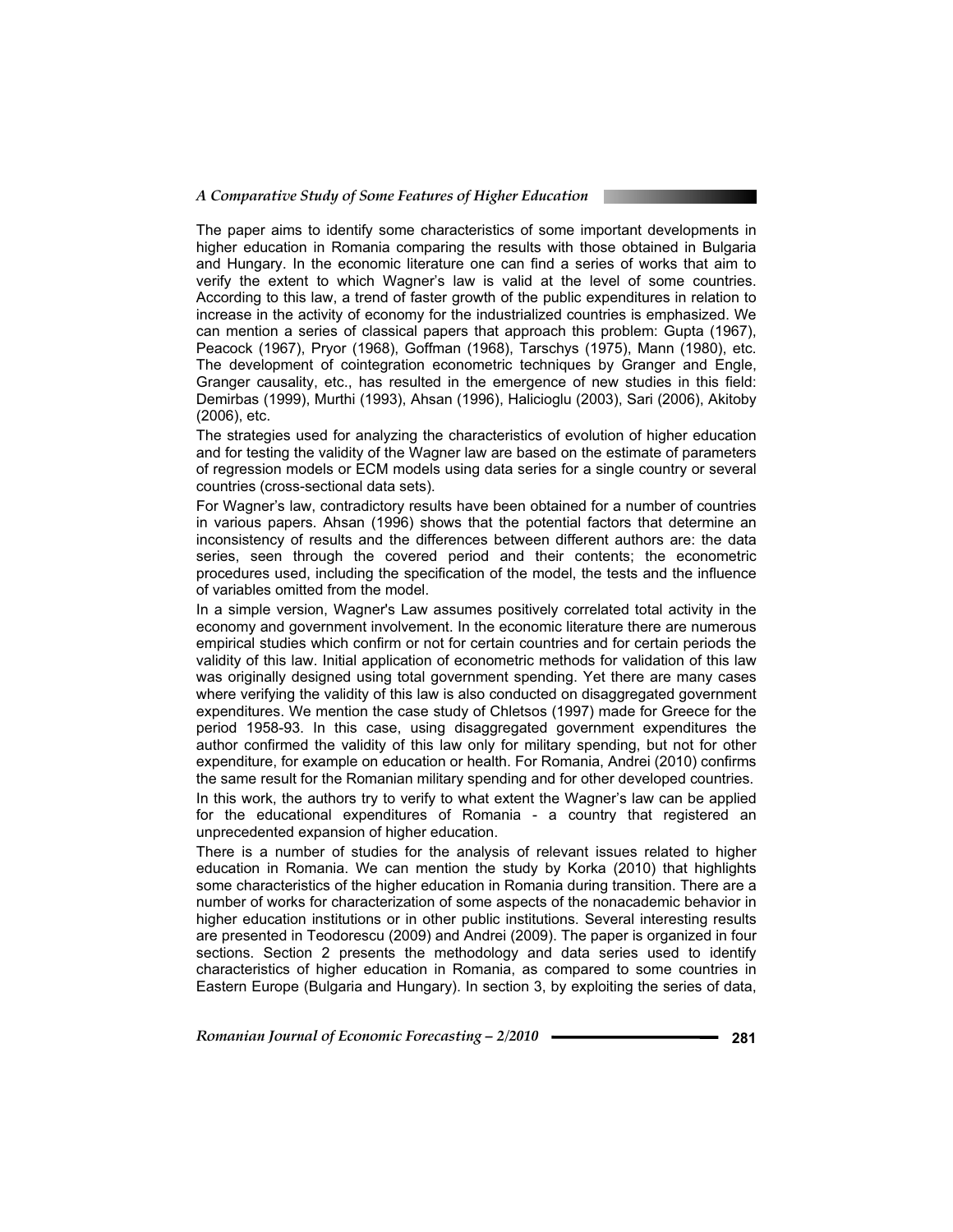we identify some characteristics of higher education in three countries in Eastern Europe: Romania, Hungary and Bulgaria. Also, in this part of the paper we test the validity of Wagner's law for Romania in the case of education expenditures. In the last part of the paper the authors formulate some conclusions and final comments.

# **2. The Methodology**

This paper tries to identify the characteristics of the evolution of some data series regarding important variables that characterize the higher education in three countries in Eastern Europe, namely Romania, Bulgaria and Hungary. The evolution of the number of students (STUD), number of students per ten thousand inhabitants (STUD\_L), number of pupils per ten thousand inhabitants (ELV\_L), professors in higher education (CDD), the ratio of the number of pupils to the number of students (ELV\_S) and the number of students to a professor in higher education (STD\_P) are taken into account. For Romania, we check the validity of Wagner's law for educational expenditures and we also try to identify causal relationships between different variables considered above.

In order to analyze the causal relationship between variables we used Granger tests and for the identification of the characteristics of evolution of the data series given above we used the ADF unit root tests.

The basic idea for defining the analysis model of the validity of Wagner's law starts with the following postulates:

(i) there are two variables that are first order integrated ( $X_t$ , and  $Y_t \to I(1)$ );

(ii) the two series are cointegrated if they define a regression model of the form:  $Y_t = aX_t + u_t$ ,

$$
(1)
$$

where:  $u_t$  is a stationary series. It is vital that residues series to be zero order integrated; otherwise the regression model is a false regression.

In this approach, we test the stationarity of the data series included in the regression model, using one or more Dickey-Fuller and Augmented Dickey-Fuller (Dickey and Fuller, 1979) and Phillips-Peronne tests (Phillips and Peronne, 1988). In this respect, we consider the nonstationary series  $X_t$  that is  $I(1)$ . For testing the unit root we consider the model:

$$
\Delta X_t = \alpha_0 + \alpha_1 X_{t-1} + \alpha_2 t + \sum_{i=1}^p \beta_i \Delta X_{t-i} + \varepsilon_t
$$
 (2)

By  $\Delta X_t$  we denoted the first order difference of the data set. Depending on the values of  $\alpha_0$  and  $\alpha_2$  parameters we defined particular models used to test the presence of the unit root in the  $(x_t)_{t=\ldots T}$  data set. If  $\alpha_0 = 0$  and  $\alpha_2 = 0$  then the model  $M_1$  without constant and trend is obtained.  $M_2$  model with constant is obtained from the general model if  $\alpha_0 \neq 0$  and  $\alpha_2 = 0$ . In equation (2), the model M<sub>3</sub> with constant and trend is defined. Testing the presence of the unit root at the level of the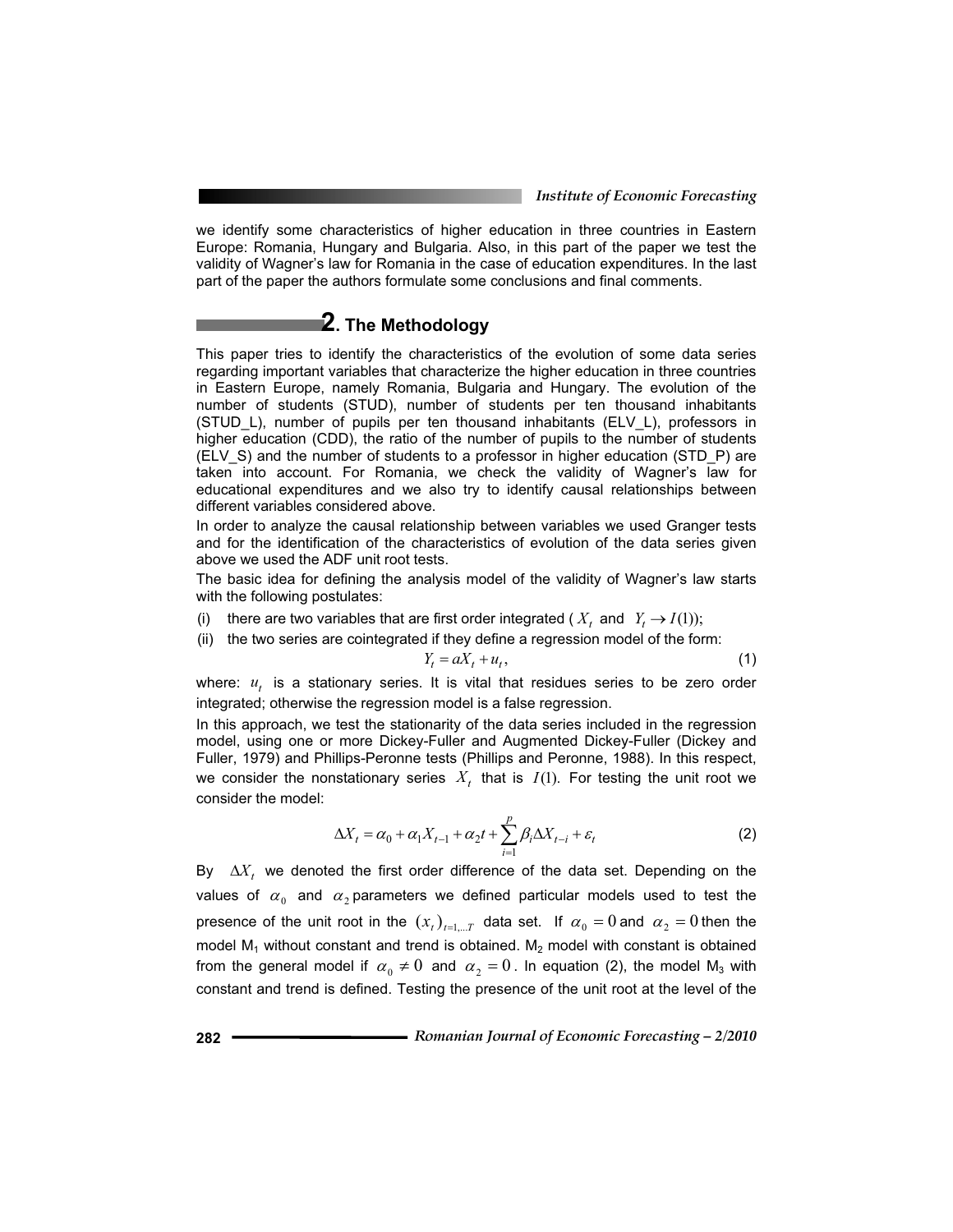data set is achived by a cascade algorithm of the form  $M_3 \to M_2 \to M_1$ . The value of the natural parameter *p* is established by Akaike criteria. The null hypothesis is defined:  $H_0: \alpha_1 = \alpha_2 = 0$  in order to test the presence of the unit root – case when the data set is nonstationary. Rejection of the null hypothesis recommends that a data set has a determinist trend rather than a stochastic one. This procedure is applied for the data sets for the following variables: ln*GDP*,ln *ED* and ln(*ED* / *GDP*), where GDP is Gross Domestic Product, ED – educational expenditures and ED/GDP – the share of the educational expenditures in GDP.

For example, to analize the ED function on GDP we use an ECM model. This model describes the ED variation  $(\Delta c_i)$  as a result of the GDP variation  $(\Delta y_i)$  of a country but also of some trends in the education area in the long term  $(c_{t-1} - \alpha \cdot y_{t-1})$ . For the last model,  $b_0$  is the short term elasticity of the ED related to GDP,  $\alpha$  is the long term elasticity and  $\delta = 1 + a_1$  is the ratio with which the educational expenditures are adjusted at the equilibrium.

The model can be written with the general form:

$$
\Delta c_t = a - \delta(c_{t-1} - \alpha \cdot y_{t-1}) + A(L)\Delta c_{t-1} + B(L)\Delta y_t + \varepsilon_t
$$
\n(3)

We used the following notations:  $c_t = \ln (ED_t)$  și  $y_t = \ln (GDP_t)$ .

# **3. Empirical Results**

Romania, Bulgaria and Hungary are countries in Eastern Europe that joined the European Union in the last two accession waves. The transition has brought a number of important changes in higher education in these countries. The reform of higher education was accelerated after signing the Treaty of Bologna. In the following, we present some characteristics of higher education in the three countries.

## *3.1. The characteristics of higher education in Romania as compared to Bulgaria and Hungary*

Higher education in Romania has undergone a series of fundamental transformations in the 19 years of transition. During the past 19 years a spectacular increase in the number of students was recorded. In the academic year 1990/1991 there were 192,810 students enrolled, all in public education and in the academic year 2005/2006 there were 716,464 students enrolled, of which 202,786 at private universities. During this period, the ratio of the number of college graduates to those of higher education has decreased, from 7.3 for high school graduates / alumni of the university in the academic year 1990/1991 to only 1.6 in the academic year 2005/2006.

Figure 1 shows the evolution of some important features that characterize higher education in Romania: STUD - number of students in one academic year, STD\_L number of students per ten thousand inhabitants, ELV S - ratio of the number of pupils to students, ELV\_L - number of pupils to ten thousand inhabitants, CDID -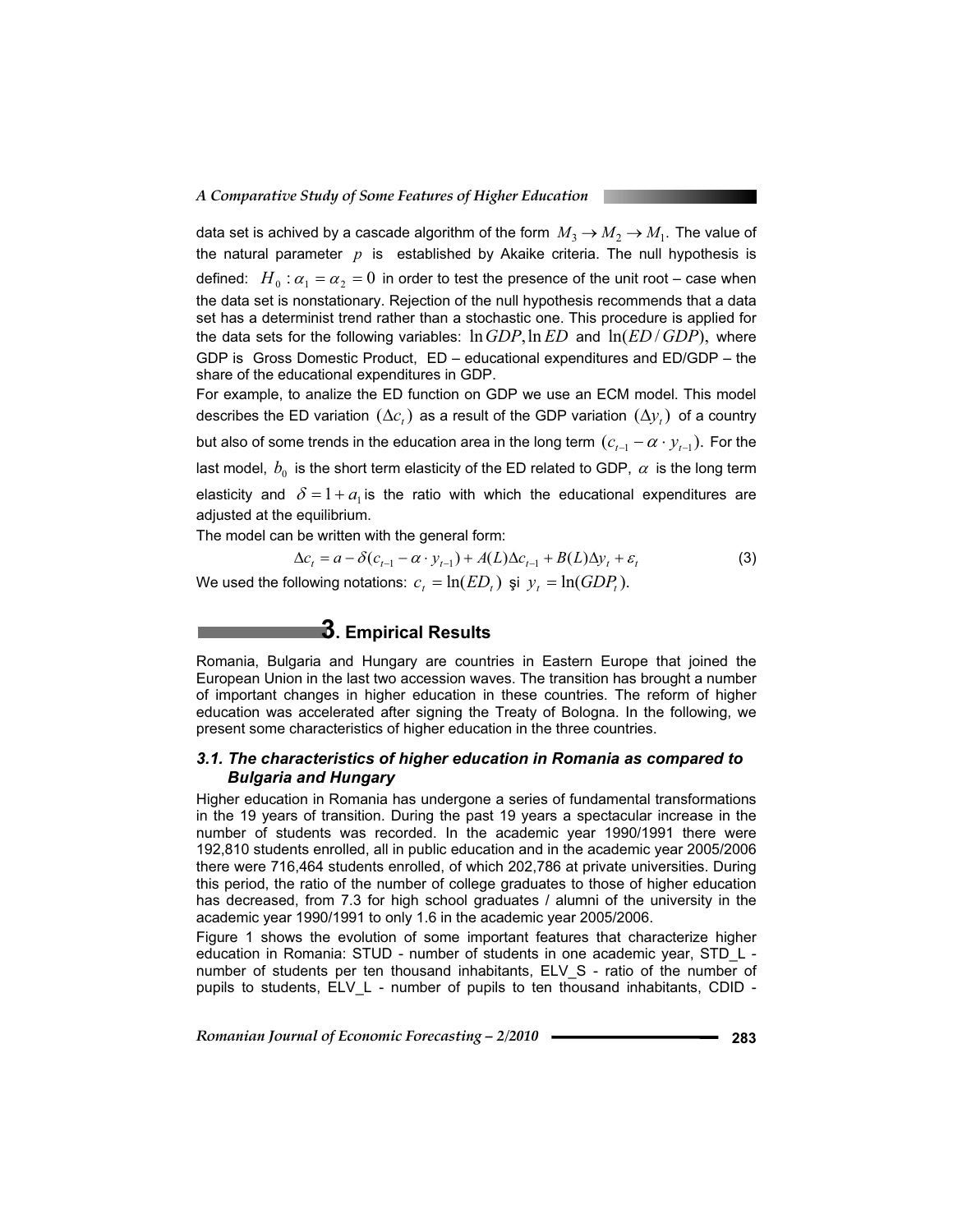number of professors in higher education and STD\_P - number of students per one professor. The statistical data show an extensive development of higher education in Romania. In this regard, we present the following arguments:

- in the academic year 1990-1991 there were 56 universities with 257 faculties, and in the academic year 2005-2006 their number increased to 107, with 770 of faculties;
- in the 1991-1992 academic year the education institutes were located in 21 cities, while in the academic year 2005-2006 they were found in 60 cities;
- the ratio of the number of pupils to students decreased significantly, from 21.4 at the beginning of the transition period to 4.2 (Figure 1 ELV\_S);
- the number of students increased over the entire period 1991-2006 by 3.7 times, with an average annual rate of more than 9%, while the number of professors increased 2.3 times, with an average annual rate of 5.6% (Figure 1, variables STUD and CDID). Under these conditions, the number of students per professor rose from 13.8 to 22.7 (Figure 1 variable STD\_P);
- in a relatively short period of 18 years, 52 private educational institutions have been established, with 202,786 students and a total of only 4662 professors;
- the share of foreign students studying in Romania in the total number of students decreased from 4.5% in the academic year 1990-1991 to only 1.4% in the academic year 2005-2006.

The results presented above emphasize the extensive development of the higher education that cannot be sustained at the same level in a medium time perspective. Moreover, two important variables, namely ELV\_L and STD\_L, have totally different characteristics to the evolution of the analyzed period. Using the ADF test we determine the order of integration for the two variables.

The same results are also obtained for the two other countries considered in this study: Bulgaria and Hungary. In the case of Bulgaria, during the 19 years of transition a 45.5% increase in the number of students was recorded. Thus, if in the academic year 1990-1991 the number of enrolled students was 188,479 this number increased during the period by over 85,000 students, reaching 274,247 students at the beginning of 2008-2009 academic year. During this period, the ratio of the number of pupils to the number of students decreased, from 2.1 at the beginning of the period to 1.2 at the end of the analyzed period.

In the case of Hungary during the transition, the number of students increased from 108,376 in the academic year 1990-1991, to 397,704 in the academic year 2007- 2008. The increase in the number of students over this period was nearly 3.7 times, being comparable to that of Romania. There was also an 1.8 times increase in the number of high school students in the 2007-2008 school year compared with the 1990-1991 school year. As a result of more rapid growth in the number of students in relation to the high school pupils, the ratio of the number of high school pupils to students has substantially reduced, from 1.26 at the beginning of the period to only 0.61 at its end.

Across the three countries there is a continuous decrease in the ratio of the number of students to the pupils enrolled. We study the stationarity of the STD\_L and ELV\_L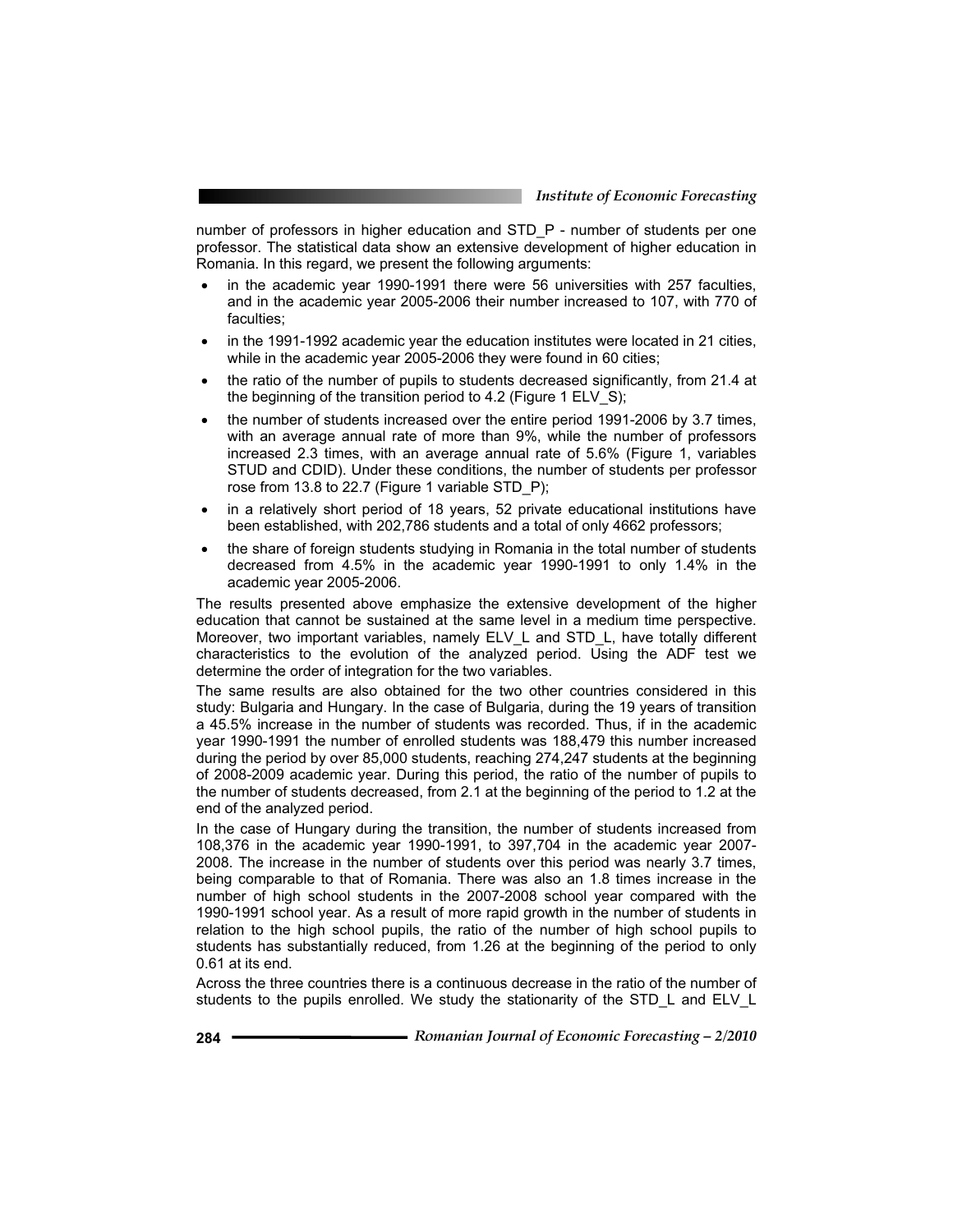data series using the ADF test methodology which is described in Baltagi (2008). After applying the ADF test on the data series 1991-2006, we obtained that the two series are I(1) for Romania and Bulgaria, and I(2) for Hungary. The results obtained through the application of the test are presented in Table 1 for Romania and Bulgaria and in Table 2 for Hungary.

**Figure 1** 



**Variables that characterize the higher education in Romania** 

The development of the private education should be considered for the analysis of the characteristics of higher education in Romania. Since the data series relative to the number of students in private education is relatively short (data in official statistics have been available for private education only since 1993), in those presented below there are only a few descriptive statistics. Figure 2 presents the average annual rates of increase in the number of students in Romania, for total, public and private sector on the political cycles in the period 1990-2008. The results pointed out the following: the largest increase in the number of students was recorded in the period 1997-2000, the most important development of private education was in 2001-2004, the period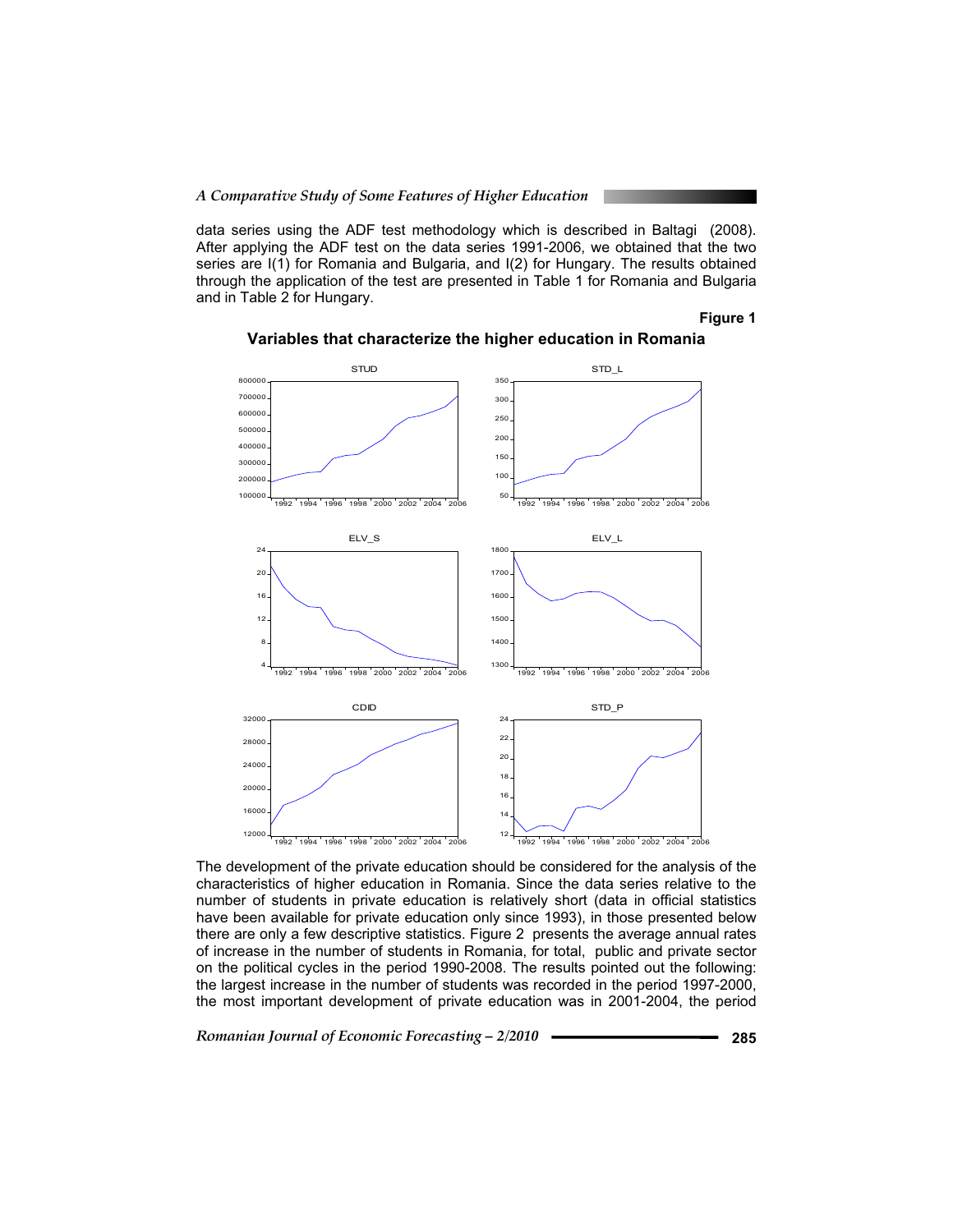2005-2008 marked a significant reduction in the number of students in the public education system; for this period the increased number of students was due almost exclusively to students from private education institutions.

## **Figure 2**



**Annual increase rate in the number of students enrolled in first year in public education, private education and the total number** 

To determine to what extent the increase in the number of students is justified by a growth in the number of pupils we apply a Granger test for which the null hypothesis is "ELV L does not Granger Cause STD L".

The results obtained through the application of this test for the three countries are presented in Table 6. These results emphasize a lack of correlation between the number of students and the number of pupils. For example, for Romania this situation in conjunction with maintaining a relatively constant number of foreign students who study in this country emphasize an extensive development of higher education, without being correlated with the evolution of the demographic factors.

#### **Table 1**

|                         | ELV                        |           | STD.      |                 |
|-------------------------|----------------------------|-----------|-----------|-----------------|
|                         | <b>Bulgaria</b><br>Romania |           | Romania   | <b>Bulgaria</b> |
| $\rho-1$                | $-0.3949$                  | $-0.3305$ | $-0.4000$ | $-0.4425$       |
| $ t\text{-}Stat$        | $-2.06$                    | 3.1700    | $-1.96$   | $-3.70$         |
| 10% (5%) critical value | $-3.36$                    | $-3.05$   | $-3.32$   | $-3.73$         |
| Lags of differences     | 1.2                        |           | 0         | 2, trend        |
| $\sqrt{\frac{1}{R^2}}$  | 0.61                       | 0.65      | 0.25      | 0.69            |
| F                       | 5.69                       | 13.27     | 3.4       | 6.18            |

**Unit root tests for ELV\_L and STD\_L for Romania and Bulgaria** 

*Note: \* 5% critical value.*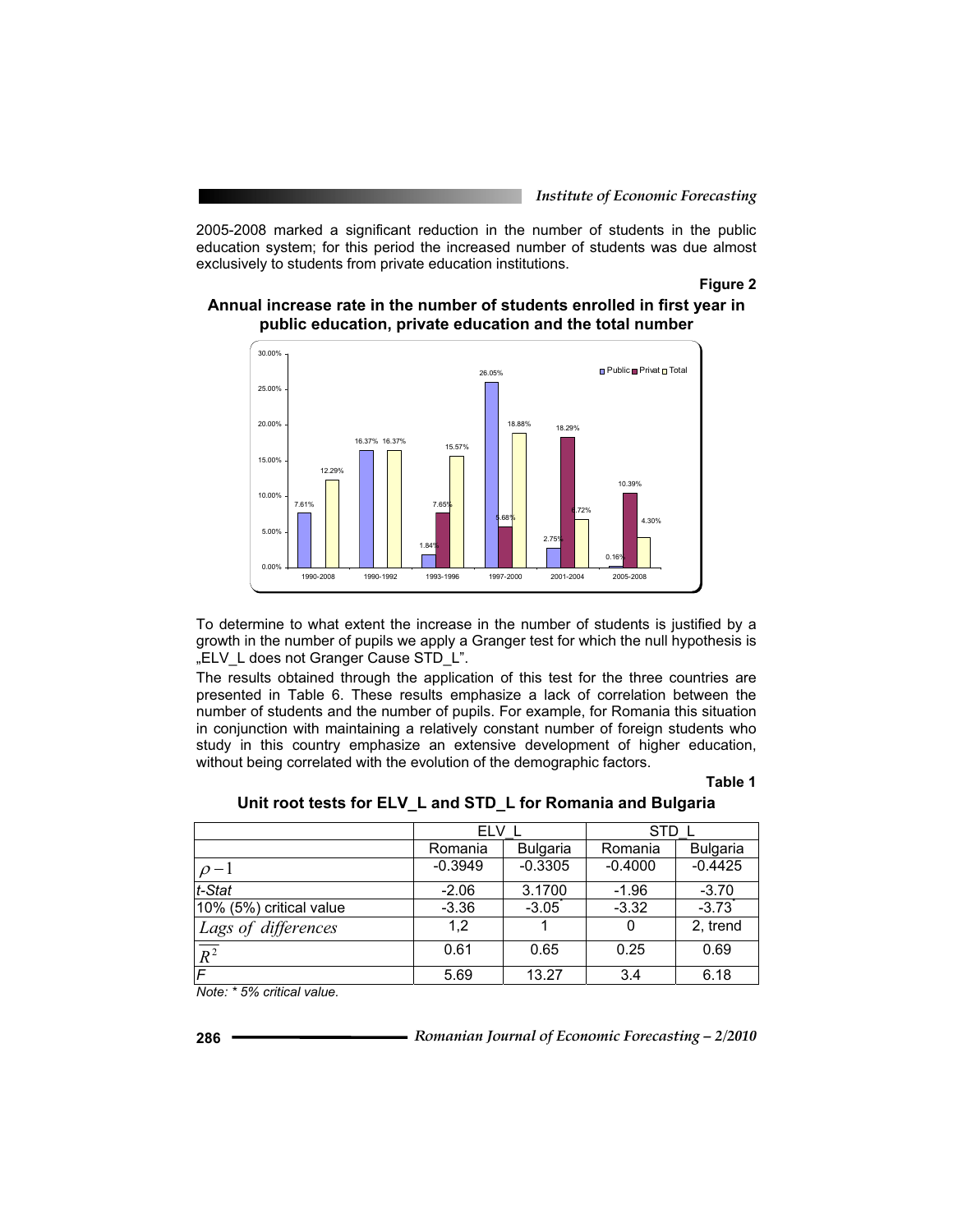*A Comparative Study of Some Features of Higher Education* 

## **Table 2**

|                     | $\Delta$ ELV I | $\Delta$ STD L |
|---------------------|----------------|----------------|
| $\rho-1$            | $-1.24$        | $-1.3876$      |
| t-Stat              | $-4.32$        | $-5.24$        |
| 5% critical value   | $-1.97$        | $-3.75$        |
| Lags of differences |                | 0, trend       |
| $\overline{p^2}$    | 0.60           | 0.69           |

**Unit root tests for ELV\_L and STD\_L for Hungary** 

The increase in the number of students in this period, without being correlated with material resources, and human and financial requirements of the labor market may affect the quality of higher education on medium and long term. Reducing the number of students in a short and medium time horizon will be important factors to reform education in the three countries, along with the increasing competition at the European level in the field of university education.

## *3.2. Wagner's law for education expenditures in Romania*

To test Wagner's law for Romania in different forms we estimated the regression model parameters defined by Musgrave (1969), which shows a linear relationship between the share of education expenditures in GDP and the level of development of the country as measured GDP per capita:

$$
\ln(ED90/GDP_t) = \alpha + \beta \cdot \ln(GDP/POP) + \varepsilon_t
$$
\n(4)

For this, we considered the data series on GDP and education expenditures (ED90) are in national currency in 1990 prices. The POP variable represent the population for each year. After estimating the parameters using OLS and TSLS and using the data series for the 1990-2007 period we obtained the following results:

#### **Table 3**

| Dependant variable log(ED90/GDP90) | OLS   |                                     | <b>TSLS</b> |                                    |  |
|------------------------------------|-------|-------------------------------------|-------------|------------------------------------|--|
| $\alpha$                           |       | $-2.777$ <sup>*</sup><br>$(-17.50)$ |             | $-2.860^*$<br>$(-12.54)$           |  |
| GDP90/POP                          |       | $-0.023$<br>$(-5.08)$               |             | $-0.020$ <sup>*</sup><br>$(-3.11)$ |  |
| $R^2$                              |       | 0.56                                |             | 0.55                               |  |
| DW                                 |       | 2.14                                |             | 2.11                               |  |
|                                    |       | 18.99                               |             | 9.65                               |  |
|                                    | 18.99 |                                     |             | 9.65                               |  |

**Musgrave model parameters estimates** 

*Note.* \* the parameters are significanlty different from zero for  $\alpha = 0.00$ .

The Mann (1980) model emphasizes a linear relationship between the share of education expenditures in GDP and the GDP: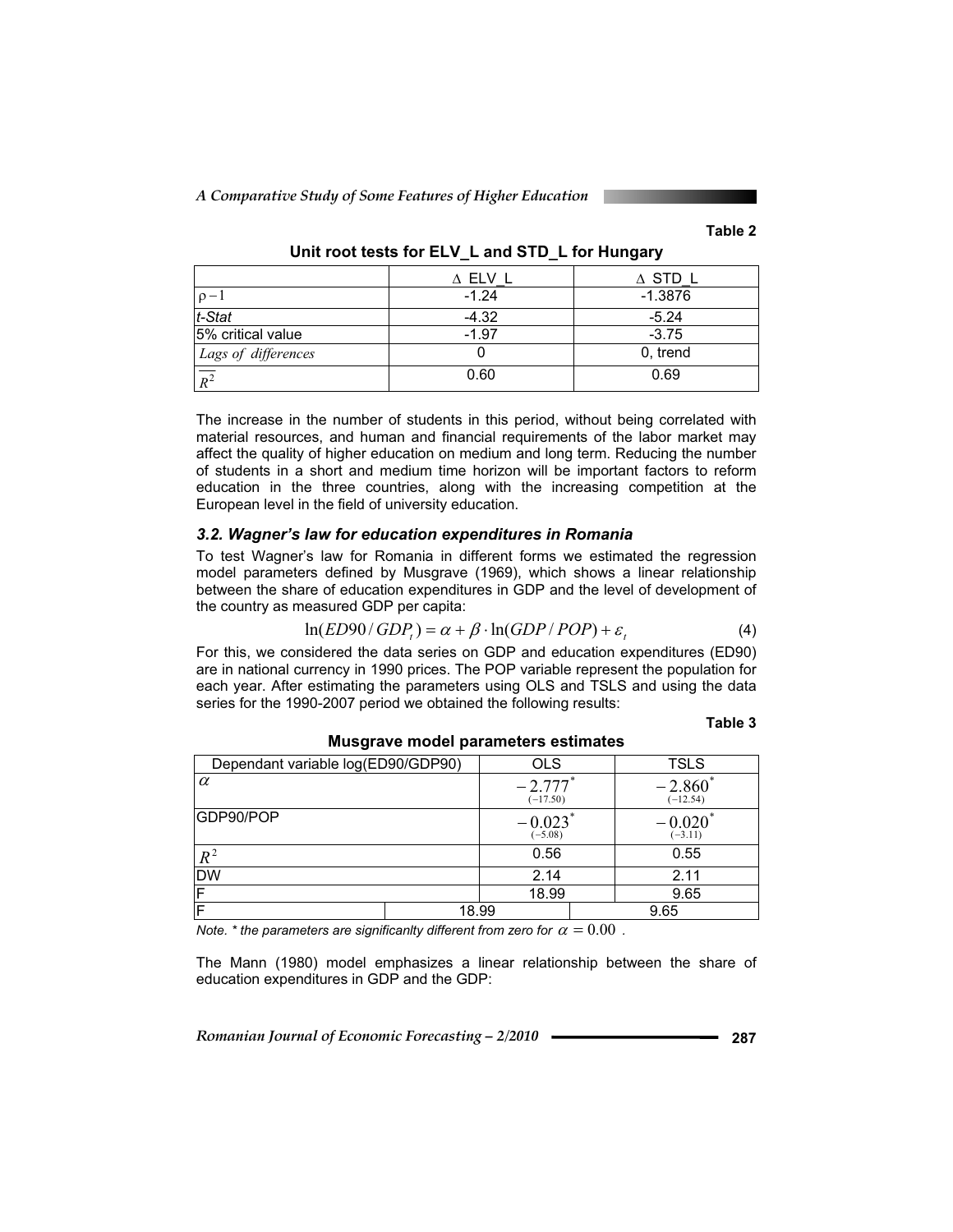$$
\ln(E/GDP_t) = \alpha + \beta \cdot GDP + \varepsilon_t \tag{5}
$$

The results obtained from estimating the above parameters model by OLS and TSLS are shown in Table 4.

**Table 4**

| <b>Mann model parameters estimates</b> |                                    |                                     |  |  |  |  |
|----------------------------------------|------------------------------------|-------------------------------------|--|--|--|--|
| Dependant variable: log(ED90)          | OLS                                | <b>TSLS</b>                         |  |  |  |  |
| C                                      | $-2.700^*$<br>$(-13.91)$           | $-2.752$ <sup>*</sup><br>$(-10.84)$ |  |  |  |  |
| GDP90/POP                              | $-0.001$ <sup>*</sup><br>$(-4.49)$ | $-0.001$ <sup>*</sup><br>$(-3.22)$  |  |  |  |  |
|                                        | 0.57                               | 0.57                                |  |  |  |  |
| <b>DW</b>                              | 2.20                               | 2.20                                |  |  |  |  |
|                                        | 20.20                              | 10.34                               |  |  |  |  |

**Mann model parameters estimates** 

*Note.* \* the parameters are significanlty different from zero for  $\alpha = 0.00$ .

The results obtained from estimating models 4 and 5 reveal a negative correlation between the education expenditures and the GDP. This result invalidates Wagner's law in the field of education expenditures. Possible explanations for this situation are: during transition in a very few years the education expenditure amounted to what is stipulated in legislation; the underfunding of education was due to the allocation of government funds to solve social problems or to restructure the economy; the education policies, especially regarding higher education, were not correlated with the demographic developments and labor market requirements.

According to Eurostat, in the 1999-2006 period Romania allocatted for education a share of GDP much lower than Hungary and Bulgaria. Thus, in the three countries, the share of education expenditure in GDP for the period considered was: Romania has spent between 2.88% (in 1999) and 3.52% (2002), Hungary between 4.5% (2000) and 5.85 (2003) Bulgaria between 3.78% (2001) and 4.51% (2006). Developed countries in Europe have mainly allocated higher rates, of 5.0%.

For stationarity analisys we used Augmented Dickey-Fuller and Phillip-Perron tests. The results for the data series used to characterize some features of the higher education are presented in Table 5. The table presents the tests statistics used for testing the significance of the autoregressive parameters of the model defined for each variable for the analysis of the stationarity of the data series according to equation (2);  $t_c$  is t-statistic for testing the significance of  $c$  parameter, for the case when the model does not include a trend (test applied for model  $M<sub>2</sub>$  in the unit root testing methodology);  $t_a$  is t-statistic for testing the inclusion of the trend (test applied

for model  $M_1$  in the unit root testing methodology).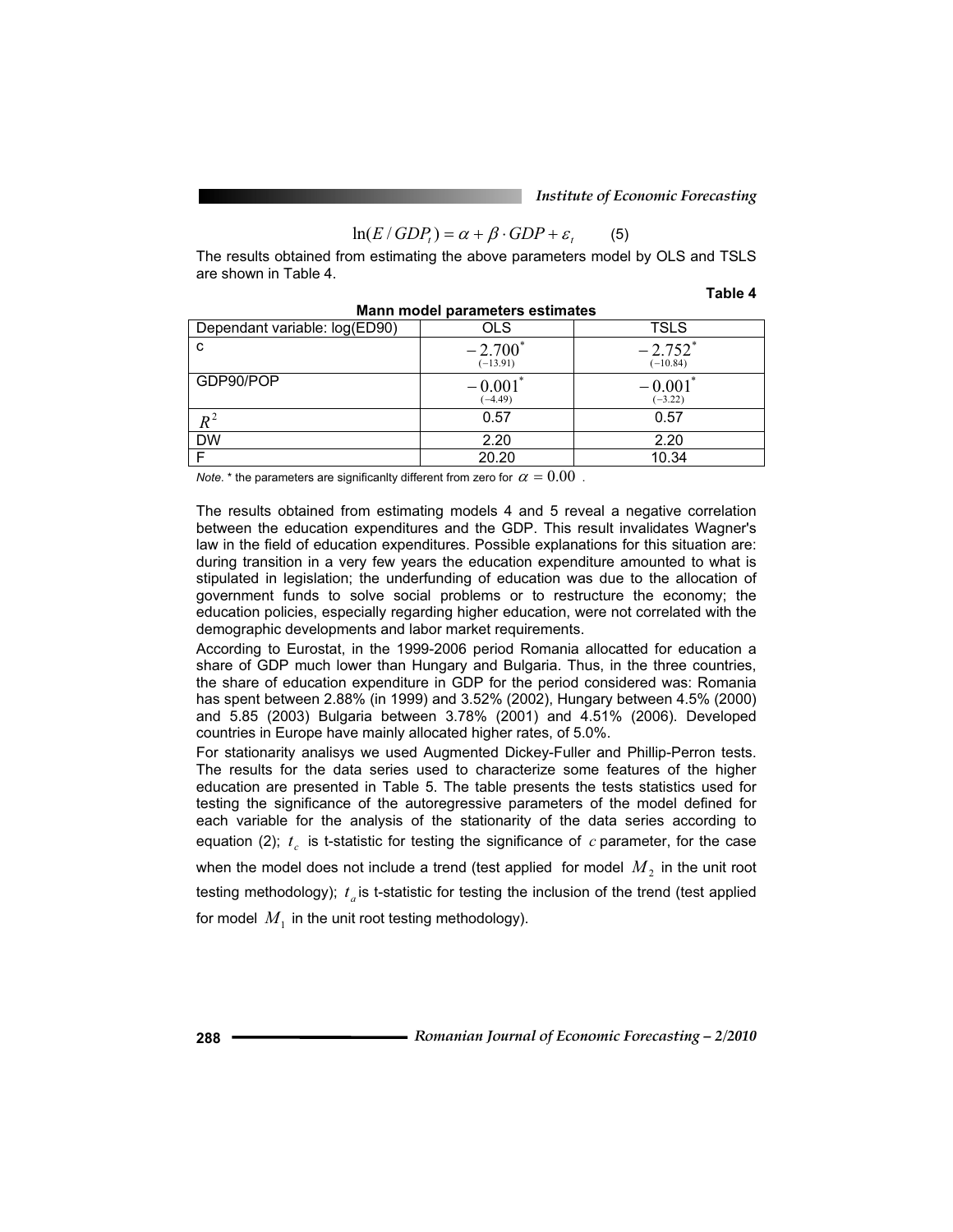*A Comparative Study of Some Features of Higher Education* 

## **Table 5**

|          | <b>ADF</b>       |          |   | PP    |           |           | Integration     |
|----------|------------------|----------|---|-------|-----------|-----------|-----------------|
|          |                  |          | р | $t_c$ |           | $\iota_a$ | order           |
| $-2.795$ | $-4.464$         | 3.219    | 3 |       | $-1.831$  |           | I(1)            |
| 4.516    | $-4.518$         |          |   | 4.312 | $-6.358$  |           | I(0)            |
| 2.723    | $-3.016$         |          | 0 | 2.723 | $-2.843$  |           | I(1)            |
| $-2.308$ | $-4.018$         | 2.437    | 2 |       | $-6.158$  |           | I(1)            |
| 5.023    | $-3.762$         |          | 0 | 5.023 | $-5.350$  |           | I(0)            |
| 3.229    | ****<br>$-3.274$ | $-2.745$ | 3 |       | $-10.458$ |           | $\mathsf{I}(1)$ |
|          |                  |          |   |       |           |           |                 |

**Tests of Unit Roots** 

*Note: \*, \*\*, \*\*\* the signification for the tested parameter for significance level of 1%, 5%, 10%.* 

We used an Engle-Granger test for testing the bivariate causality between the variables. The results show only three significant bivariate causal relationships between the variables considered in our models. Table 6 shows the F test statistics value for Engle-Granger test for the three cases. In all other cases we did not obtain significant causality dependence between the variables.

We mention here that the test revealed no Granger causality between the number of students in high school and the number of students. To emphasize the lack of correlation between higher education and secondary education, we track the folowing indicator: the evolution of the pressure on admission in higher education (this indicator was calculated as the ratio of the number of first year students to the number of high school graduates) during 1990-2008. Thus, if for public education this indicator was 5.3 in 1990, in 2008 it dropped to only 1.2. This indicator for university education fell from 2.1 in 1996 to 0.75 in 2008.

#### **Table 6**

**Engle-Granger causality test** 

| Causal                                                                                                  | $POP \rightarrow ELV$ | $GDP90 \rightarrow PRF$ | $\rightarrow$ PRF |  |
|---------------------------------------------------------------------------------------------------------|-----------------------|-------------------------|-------------------|--|
| relationship                                                                                            |                       |                         |                   |  |
| F-statistic                                                                                             | 7.529                 | 3.103                   | 6.225             |  |
| $Moto:$ * ** *** the cignification for the tected perspecter for cignificance level of 10/ $E_0$ / 100/ |                       |                         |                   |  |

the signification for the tested parameter for significance level of 1%, 5%, 10%.

In the case of Bulgaria and Hungary the Engle-Granger causality test accepts the null hypothesis and concludes that ELV does not cause the STD. For the  $STD \rightarrow PRF$ causality, application of this test rejects the null hypothesis and concludes that STD causes the PRF.

The applied tests highlight the presence of the unit root for all variables, except for education expenditures (ED90) and the number of teachers in higher education (PRF). By applying the two tests (Engle-Granger and Johansen) we obtained that the two variables are stationary. Under these conditions, we will study the existence of cointegration relationship between the variables and for the variables of first degree integrated we will use data series in first difference. In this respect, we apply a Johansen and Juselius type procedure. The results are presented in Table 7.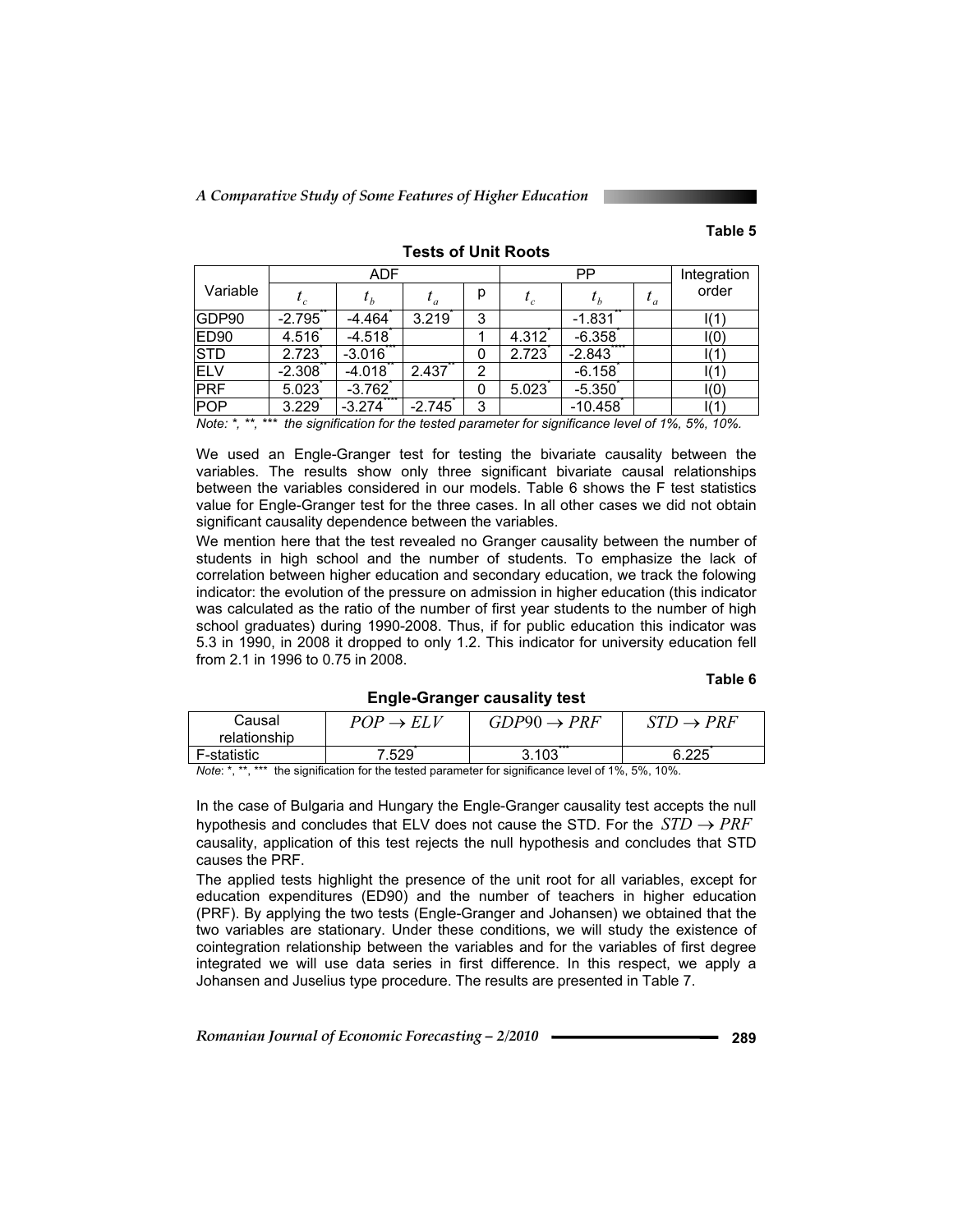## **Table 7**

| Hypothesized   |            | Trace            | 0.05                  |         |
|----------------|------------|------------------|-----------------------|---------|
| No. of $CE(s)$ | Eigenvalue | <b>Statistic</b> | <b>Critical Value</b> | Prob.** |
| lNone *        | 0.996902   | 115,7706         | 47.85613              | 0.0000  |
| At most 1 *    | 0.727006   | 34.89395         | 29.79707              | 0.0119  |
| At most 2 *    | 0.623133   | 16.71768         | 15.49471              | 0.0326  |
| lAt most 3     | 0.196081   | 3.055595         | 3.841466              | 0.0805  |

**Unrestricted Cointegration Rank Test (Trace)** 

*Note: \* denotes rejection of the hypothesis at the 0.05 level, \*\*MacKinnon-Haug-Michelis (1999) p-values.*

In Ruxanda (2008) the relationship between foreign direct investment and economic growth for Romania is analyzed using the impulse-response function. In this paper, using the methodology of the above paper, we try to identify the causal relationships between the four variables used to characterize the higher education in Romania.

 The results in Table 7 emphasize three cointegration relationships between the four variables considered (GDP90, ELV, STD and ED90). Figure 3 presents the responses of the education variables as a result of changing one of the variables. The results highlight an insignificant reaction of the variables ELV, STD and ED90 to ED90 changes in the previous periods.

Figure 3 shows impulse-response functions for pointing out the response variables due to the shock of the other variables. Results based on the impulse-response function allows formulating the following comments.The dynamics of the number of high school pupils determine slow oscilations in the number of students. The first year after the initial impact causes an insignificant increase in the number of students, in the second period it registers a decline, but rather small (Figure 3a). The change in GDP cause changes in the dynamics of the number of students only during three periods. If the GDP changes lead to a slight increase in the number of students in the first two years, in the third year it registers a significant decline (Figure 3b). Instead, the change in the education spending has no impact on the number of students from year to year (Figure 3c). The changes in GDP determined significant changes in the education expenditure in the first year only. Thus, GDP growth generated an increase in education spending in the first year, then in the next year the change was insignificant (Figure 3d). Graphs 3e and 3f show the impulse-response function to characterize the response of GDP as a result of the shock in the number of pupils and students. The four impulse-response functions highlight insignificant changes in the number of students as a result of the shock applied to the variables describing the total number of pupils and students. For both variables it can be noticed that the shock is observed in periods 2-4 (Figures 3e and 3f). A similar result is obtained for the education system in Turkey by Sari (2006). Changes in GDP cause relatively similar changes in the number of pupils and students. The shock applied to GDP does not cause significant changes in the first year, but it determines a positive effect in the next two periods.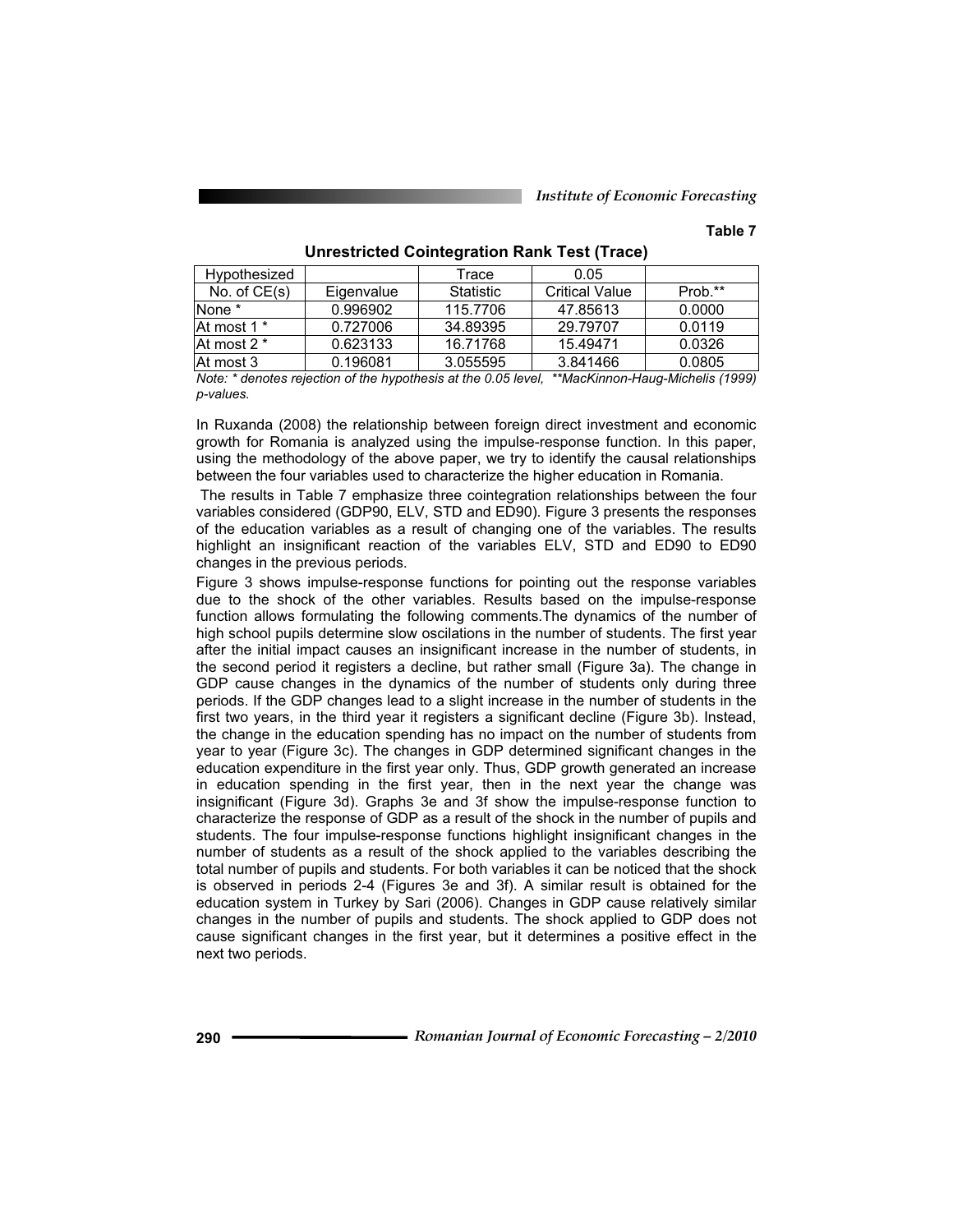

**Impulse-response function**

*Romanian Journal of Economic Forecasting – 2/2010* **291**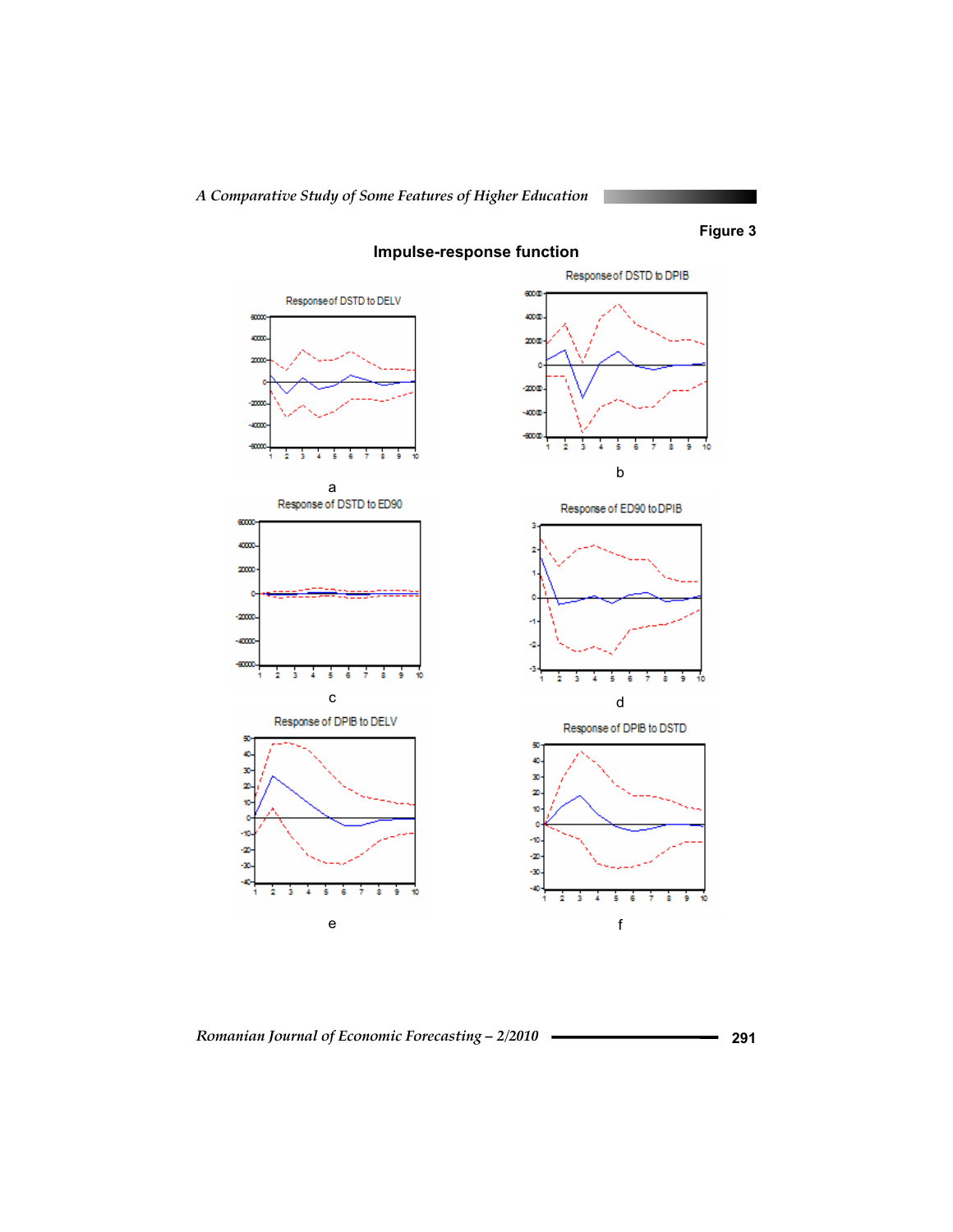*Institute of Economic Forecasting*

# **4. Final comments**

For the final conclusions we consider summary results showed in Table 8 regarding the dynamics of some important variables used to characterize aspects of the educational system of some countries in Eastern Europe during the transition period.

#### **Table 8**

|                                               | Romania | <b>Bulgaria</b> | Hungary |
|-----------------------------------------------|---------|-----------------|---------|
| Students number increase index (%)            | 407.40  | 145.50          | 366.97  |
| Pupils number increase index (%)              | 78.43   | 81.61           | 176.34  |
| The high school pupils/students ratio in 1990 | 5.16    | 2.07            | 1.27    |
| The high school pupils/students ratio in 2008 | 0.99    | 1.17            | 0.61    |
| The number of students per professor in       | 13.84   | 9.10            | 6.26    |
| universities in 1990                          |         |                 |         |
| The number of students per professor in       | 25.68   | 12.99           | 17.77   |
| universities in 2008                          |         |                 |         |

#### **Synthetic indices for the educational system**

The data obtained on the basis of information processing in national statistics highlight a series of common features of the evolution of the number of students in Romania, Bulgaria and Hungary. For Romania and Hungary the increase in the number of students is very high in a short period of time. This increase is more moderate for Bulgaria. For Romania and Hungary, we notice a continuos reduction in the ratio of the number of high school pupils to students, this ratio being below unit. For all the three countries, the increase in the the number of students was not accompanied by a corresponding increase in the number of professors, so that during the transition period the number of students per professor has increased.

Testing Wagner's law emphasizes some interesting aspects. Our estimates show that the models proposed by Musgrave (1969) and Mann (1980) are verified, but in both cases we obtained a negative value of the parameter of the slope of the regression line, which underlines a divergence between education expenditures and the GDP. This result invalidates Wagner's law for the education expenditure. Similar situations are common in education in other countries such as Turkey, Greece, Portugal, etc.

The data series for education expenditures are I(0) and GDP and the number of students are I(1). The proposed model shows that there is no Granger causal relationship between the education expenditures and the number of students for Romania.

According to the impulse response function presented in Figure 3, the education expenditures react to a small extent to different impulses applied to other variables. The explanation is given by strict budgetary restrictions that are imposed in a country during the transition period.

The results show a reduced dependence between the number of students and the number of high school pupils during the analyzed period. Applying the Granger causality test shows that the number of Romanian high school pupils does not causally determine the number of students. If demographic developments in Romania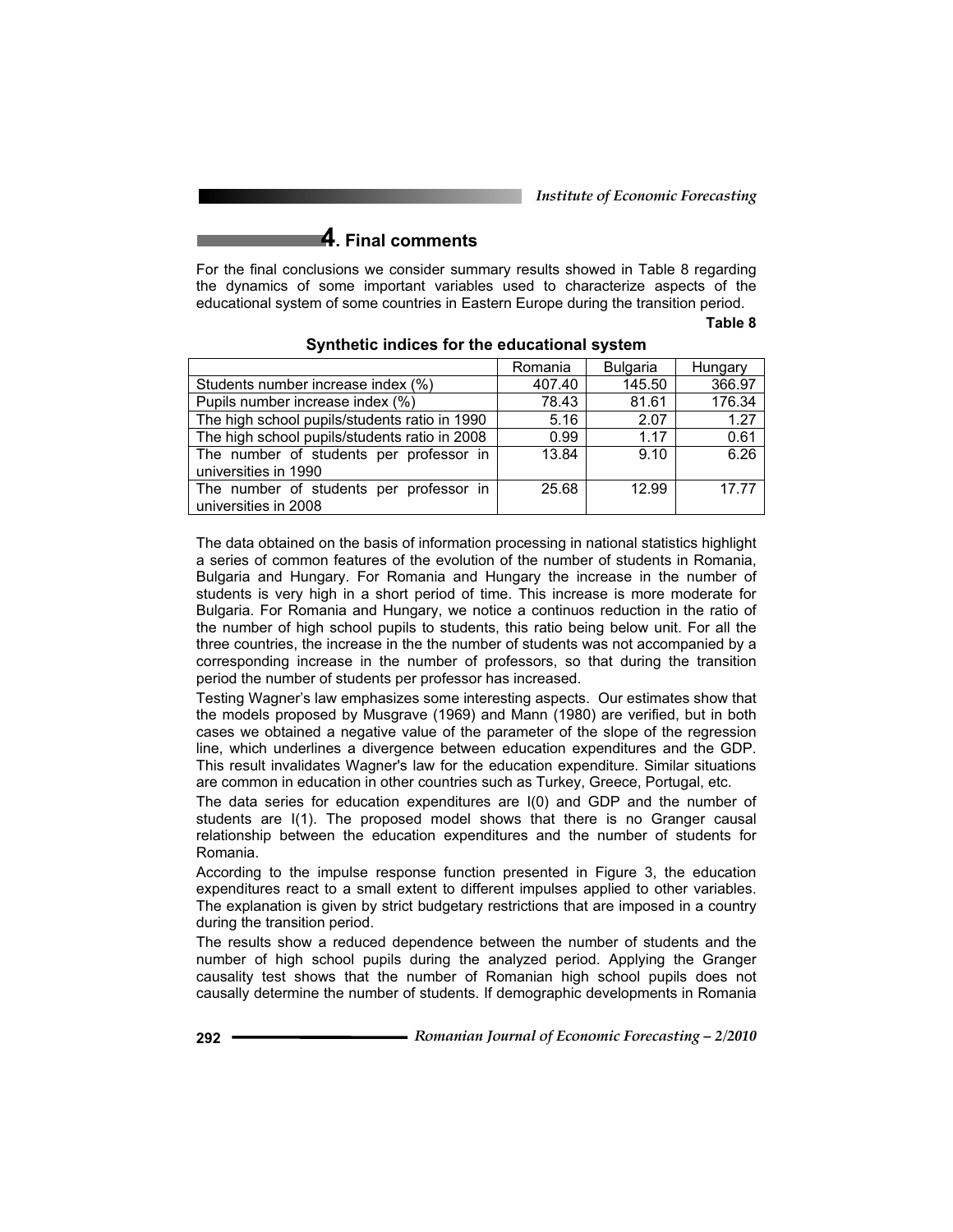are envisaged too, we anticipate a decline in the number of students of universities in Romania in the near future. Considering the results in Tables 1 and 2, it can be noticed a different behavior of the number of students in Romania as compared to Bulgaria and Hungary. Furthermore, excessive increases in the number of students in relation to the number of teachers has resulted in a significant reduction in the indicator of student / teacher ratio in Romania as compared to the two other countries.

#### **Acknowledgements**

The work related to this paper was supported by the CNCSIS–UEFISCSU projects PNII – IDEI ID\_1814 and ID\_1793.

# **References**

- Ahsan, S.M., Kwan, A.C.C. and Sahni, B.S. (1996), "Cointegration and Wagner's Hypothesis: Time Series Evidence for Canada", *Applied Economics*, 28:1055-58.
- Akitoby, B., Clements, B., Gupta, S., Inchauster, G. (2006), "Public spending, voracity, and Wagner's law in developing countries"*, European Journal of Political Economy*, 22: 908-924.
- Andrei, T., Teodorescu, D., Oancea, S., Stancu, S. (2009), "Some Comments about Wagner Law", *Economic Computation and Economic Cybernetics Studies and Research*, 45(1): 45-63
- Andrei, T., Matei, A., Stelian, S., Oancea, B. (2009), "Some Notes about Decentralization Process Implications on Public Administration Corruption in Romania", *Prague Economic Papers*, 1: 26-37
- Baltagi, B., (2008), *Econometrics*, 4<sup>th</sup> edition, Springer.
- Chletsos, M., Kollias, Ch. (1997), "Testing Wagner's law using disaggregated public expenditure data in the case of Greece: 1958-93", *Applied Economics*, 29: 371-377.
- Demirbas, S. (1999), "Co-integration Analysis-Causality Testing and Wagner's Law: The Case of Turkey, 1950-1990", Discussion Papers in Economics, Department of Economics, University of Leicester, UK.
- Dickey, D. A. and Fuller, W. A. (1979), "Distribution of the Estimators for Autoregressive Time Series with a Unit Root", *Journal of the American Statistical Association,* 74(366): 427-431.
- Enders, W. (2004), "*Applied Econometric Time Series"*, John Wiley and Sons.
- Goffman, I., Mahar, D. (1971), "The growth in public expenditures in selected developing nations: six Caribbean countries", *Public Finance,* 26: 57-74.
- Gupta, S. (1967), "Public Expenditure and Economic Growth. A Time Series Analysis", *Public Finance,* 22(4): 423-461.
- Halicioglu, F. (2003), "Testing Wagner's law for Turkey, 1960-2000", *Review of Middle East Economics and Finance*, 1(2): 129-140.
- Korka, M. (2009), *Quality education for labor market*, Editura Universitară, Bucuresti.